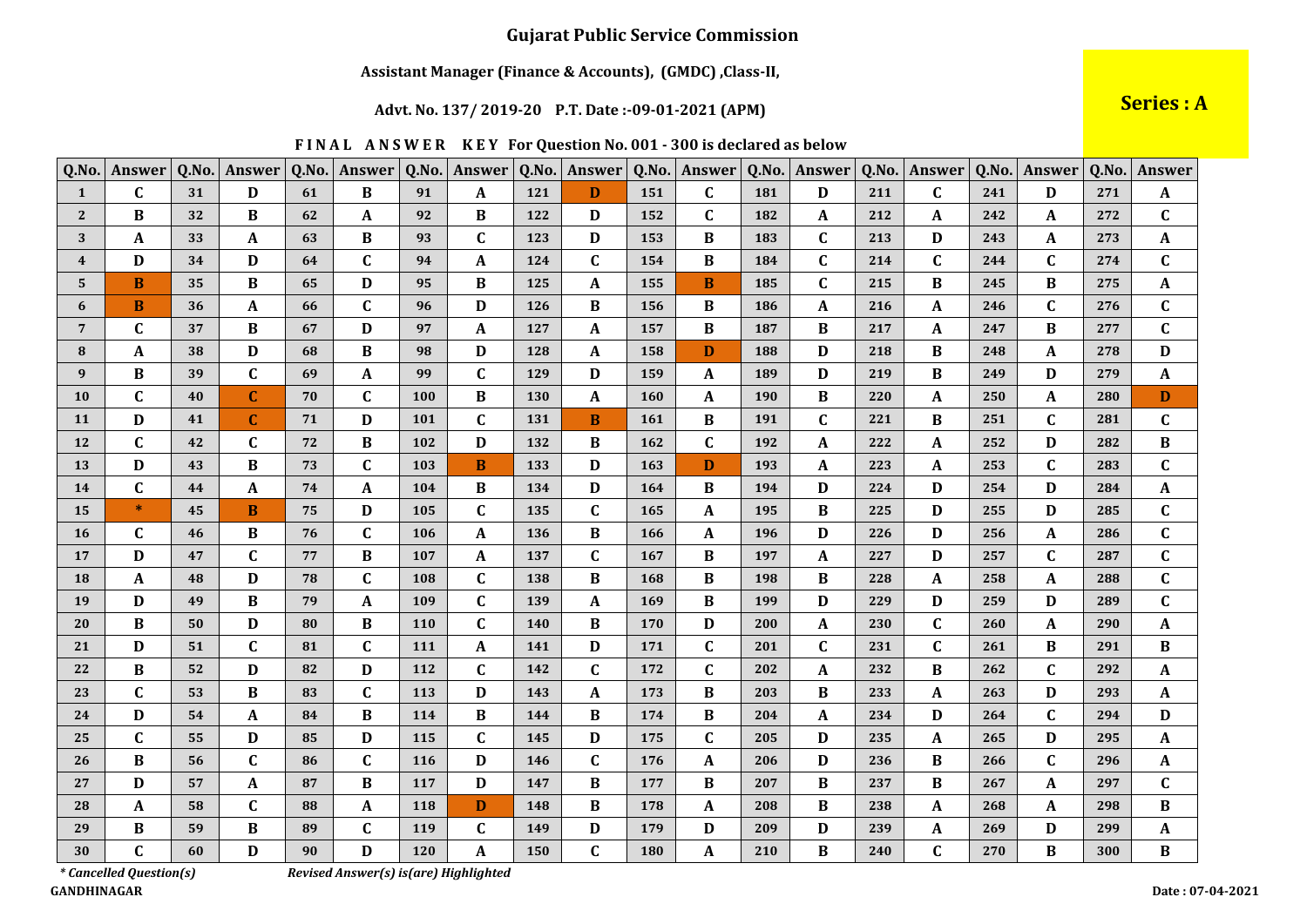### Assistant Manager (Finance & Accounts), (GMDC), Class-II,

### Advt. No. 137/2019-20 P.T. Date:-09-01-2021 (APM)

**Series: B** 

|  |  |  | FINAL ANSWER KEY For Question No. 001 - 300 is declared as below |
|--|--|--|------------------------------------------------------------------|
|--|--|--|------------------------------------------------------------------|

| Q.No.          | Answer      | Q.No. | Answer       | Q.No. | Answer           | Q.No. | Answer       | Q.No.      | Answer       | Q.No. | Answer       | Q.No. | Answer         | Q.No. | Answer       | Q.No. | Answer       | Q.No. | Answer                    |
|----------------|-------------|-------|--------------|-------|------------------|-------|--------------|------------|--------------|-------|--------------|-------|----------------|-------|--------------|-------|--------------|-------|---------------------------|
| $\mathbf{1}$   | $\mathbf C$ | 31    | $\mathbf{C}$ | 61    | $\mathbf{C}$     | 91    | $\mathbf{C}$ | 121        | $\mathbf{C}$ | 151   | D            | 181   | B              | 211   | B            | 241   | $\mathbf{C}$ | 271   | $\, {\bf B}$              |
| $\mathbf{2}$   | D           | 32    | B            | 62    | $\mathbf D$      | 92    | C            | 122        | $\mathbf{C}$ | 152   | D            | 182   | B              | 212   | $\mathbf C$  | 242   | A            | 272   | $\boldsymbol{\mathsf{A}}$ |
| 3              | B           | 33    | A            | 63    | $\mathbf C$      | 93    | B            | 123        | B            | 153   | D            | 183   | D              | 213   | D            | 243   | D            | 273   | A                         |
| $\overline{4}$ | A           | 34    | D            | 64    | $\bf{B}$         | 94    | $\mathbf{A}$ | 124        | B            | 154   | $\mathbf{C}$ | 184   | $\mathbf{D}$   | 214   | $\mathbf{C}$ | 244   | $\mathbf{C}$ | 274   | D                         |
| 5              | D           | 35    | B            | 65    | D                | 95    | B            | 125        | $\mathbf{C}$ | 155   | A            | 185   | $\mathbf C$    | 215   | D            | 245   | B            | 275   | $\boldsymbol{\mathsf{A}}$ |
| 6              | $\mathbf C$ | 36    | B            | 66    | $\mathbf C$      | 96    | B            | 126        | A            | 156   | B            | 186   | $\, {\bf B}$   | 216   | $\mathbf C$  | 246   | A            | 276   | $\boldsymbol{A}$          |
| $\overline{7}$ | A           | 37    | $\mathbf{C}$ | 67    | $\, {\bf B}$     | 97    | $\mathbf{C}$ | 127        | B            | 157   | A            | 187   | $\mathbf{C}$   | 217   | A            | 247   | A            | 277   | $\mathbf C$               |
| 8              | C           | 38    | A            | 68    | $\boldsymbol{A}$ | 98    | D            | 128        | A            | 158   | A            | 188   | $\, {\bf B}$   | 218   | A            | 248   | B            | 278   | B                         |
| 9              | B           | 39    | B            | 69    | $\mathbf C$      | 99    | $\bf{B}$     | 129        | D            | 159   | D            | 189   | $\pmb{A}$      | 219   | D            | 249   | B            | 279   | $\boldsymbol{A}$          |
| <b>10</b>      | D           | 40    | $\mathbf C$  | 70    | D                | 100   | D            | 130        | A            | 160   | A            | 190   | $\, {\bf B}$   | 220   | B            | 250   | A            | 280   | $\, {\bf B}$              |
| 11             | B           | 41    | D            | 71    | $\boldsymbol{A}$ | 101   | $\mathbf{C}$ | 131        | C            | 161   | D            | 191   | D              | 221   | A            | 251   | B            | 281   | $\mathbf{C}$              |
| 12             | A           | 42    | $\mathbf{C}$ | 72    | $\, {\bf B}$     | 102   | $\mathbf{C}$ | 132        | D            | 162   | $\mathbf{A}$ | 192   | $\mathbf C$    | 222   | $\mathbf C$  | 252   | A            | 282   | $\, {\bf B}$              |
| 13             | B           | 43    | D            | 73    | $\mathbf C$      | 103   | B            | 133        | B            | 163   | C            | 193   | A              | 223   | A            | 253   | $\mathbf{A}$ | 283   | A                         |
| 14             | $\mathbf C$ | 44    | $\mathbf C$  | 74    | $\pmb{A}$        | 104   | B            | 134        | B            | 164   | $\mathbf{C}$ | 194   | $\, {\bf B}$   | 224   | $\mathbf C$  | 254   | D            | 284   | $\mathbf{D}$              |
| 15             | D           | 45    | $\ast$       | 75    | $\, {\bf B}$     | 105   | B.           | 135        | C            | 165   | $\mathbf C$  | 195   | D              | 225   | A            | 255   | D            | 285   | A                         |
| <b>16</b>      | $\mathbf C$ | 46    | $\mathbf{C}$ | 76    | D                | 106   | B            | 136        | A            | 166   | $\mathbf{A}$ | 196   | $\mathbf C$    | 226   | $\mathbf{C}$ | 256   | D            | 286   | B                         |
| 17             | D           | 47    | D            | 77    | A                | 107   | B            | 137        | A            | 167   | B            | 197   | $\, {\bf B}$   | 227   | $\mathbf C$  | 257   | D            | 287   | B                         |
| 18             | B           | 48    | A            | 78    | $\mathbf D$      | 108   | D            | 138        | $\mathbf{C}$ | 168   | D            | 198   | $\, {\bf B}$   | 228   | D            | 258   | $\mathbf{A}$ | 288   | $\mathbf{A}$              |
| 19             | A           | 49    | D            | 79    | $\mathbf{C}$     | 109   | A            | 139        | $\mathbf{C}$ | 169   | D            | 199   | D              | 229   | A            | 259   | D            | 289   | $\boldsymbol{\mathsf{A}}$ |
| 20             | C           | 50    | B            | 80    | $\, {\bf B}$     | 110   | A            | <b>140</b> | C            | 170   | B            | 200   | C              | 230   | D            | 260   | $\mathbf{C}$ | 290   | $\mathbf C$               |
| 21             | D           | 51    | D            | 81    | D                | 111   | B            | 141        | A            | 171   | $\mathbf{C}$ | 201   | $\mathbf C$    | 231   | $\mathbf C$  | 261   | $\mathbf{C}$ | 291   | $\mathbf{D}$              |
| 22             | B           | 52    | B            | 82    | $\, {\bf B}$     | 112   | $\mathbf{C}$ | 142        | $\mathbf C$  | 172   | A            | 202   | D              | 232   | A            | 262   | B            | 292   | A                         |
| 23             | $\mathbf C$ | 53    | $\mathbf{C}$ | 83    | $\pmb{A}$        | 113   | D            | 143        | D            | 173   | $\mathbf{A}$ | 203   | $\mathbf C$    | 233   | B            | 263   | $\mathbf{C}$ | 293   | A                         |
| 24             | $\mathbf A$ | 54    | D            | 84    | $\mathbf D$      | 114   | $\bf{B}$     | 144        | B            | 174   | D            | 204   | D              | 234   | A            | 264   | A            | 294   | $\mathbf C$               |
| 25             | D           | 55    | $\mathbf{C}$ | 85    | $\, {\bf B}$     | 115   | A            | 145        | C            | 175   | B            | 205   | $\mathbf D$    | 235   | D            | 265   | $\mathbf{C}$ | 295   | $\bf{B}$                  |
| 26             | $\mathbf C$ | 56    | B            | 86    | $\boldsymbol{A}$ | 116   | A            | 146        | D            | 176   | D            | 206   | $\mathbf A$    | 236   | D            | 266   | $\mathbf{C}$ | 296   | $\mathbf C$               |
| 27             | B           | 57    | D            | 87    | $\, {\bf B}$     | 117   | B            | 147        | D            | 177   | A            | 207   | $\mathbf C$    | 237   | B            | 267   | $\mathbf{C}$ | 297   | B                         |
| 28             | $\mathbf C$ | 58    | A            | 88    | D                | 118   | $\bf{B}$     | 148        | D            | 178   | $\bf{B}$     | 208   | $\pmb{A}$      | 238   | B            | 268   | $\mathbf{C}$ | 298   | $\boldsymbol{\mathsf{A}}$ |
| 29             | A           | 59    | B            | 89    | $\mathbf C$      | 119   | $\bf{B}$     | 149        | $\mathbf{C}$ | 179   | D            | 209   | $\mathbf D$    | 239   | D            | 269   | $\mathbf{C}$ | 299   | $\mathbf D$               |
| 30             | B           | 60    | $\mathbf{C}$ | 90    | $\mathbf C$      | 120   | D            | 150        | A            | 180   | A            | 210   | $\overline{A}$ | 240   | B            | 270   | $\mathbf{A}$ | 300   | $\mathbf{A}$              |

\* Cancelled Question(s) **GANDHINAGAR**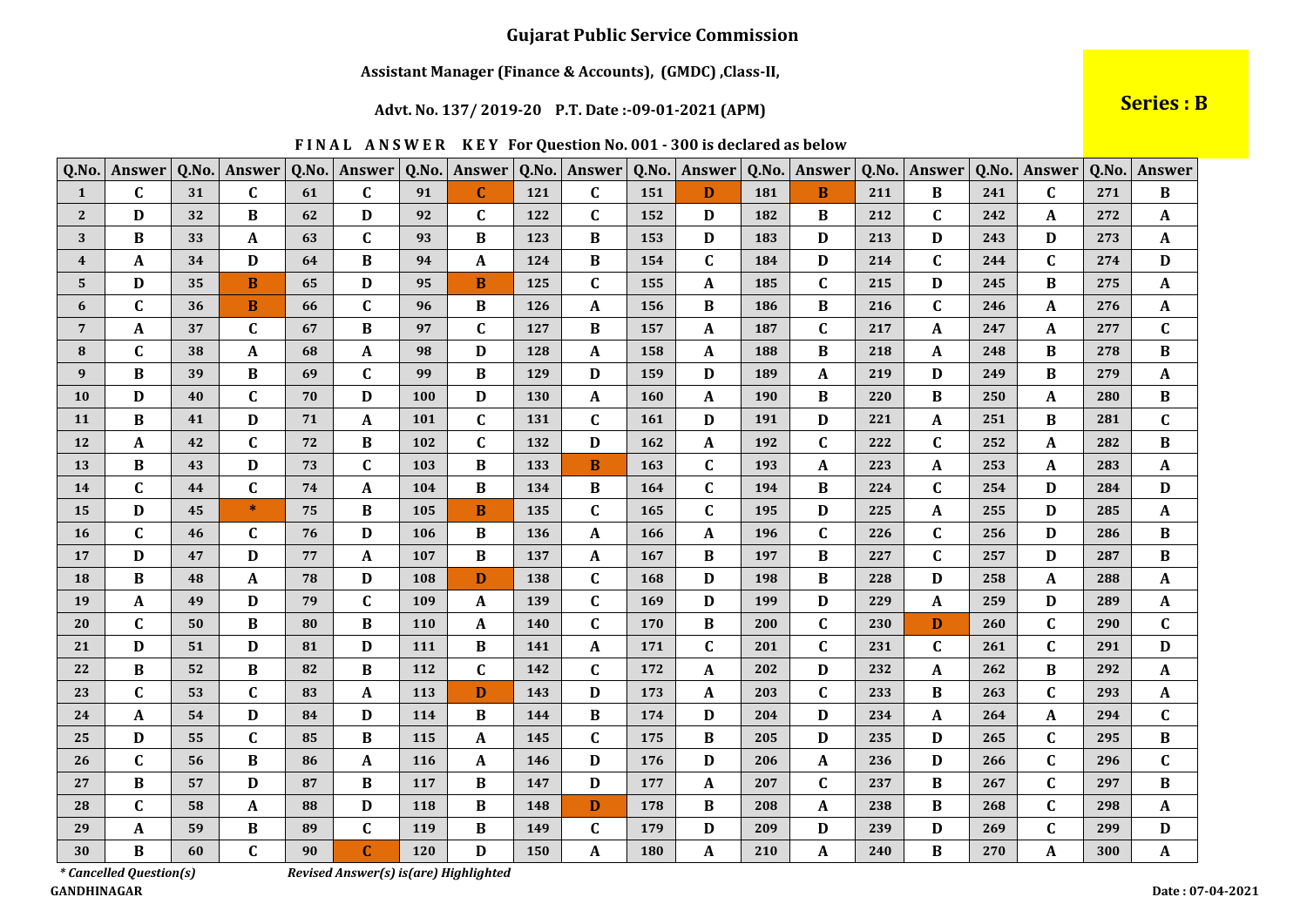### Assistant Manager (Finance & Accounts), (GMDC), Class-II,

#### Advt. No. 137/2019-20 P.T. Date:-09-01-2021 (APM)

Series : C

|  |  | FINAL ANSWER KEY For Question No. 001 - 300 is declared as below |  |
|--|--|------------------------------------------------------------------|--|
|--|--|------------------------------------------------------------------|--|

| Q.No.          | Answer       | Q.No. | Answer       | Q.No. | Answer                    | Q.No. | Answer                  | Q.No. | Answer       | Q.No. | Answer       | Q.No. | Answer       | Q.No. | Answer       |     | Q.No. Answer | Q.No. | <b>Answer</b>             |
|----------------|--------------|-------|--------------|-------|---------------------------|-------|-------------------------|-------|--------------|-------|--------------|-------|--------------|-------|--------------|-----|--------------|-------|---------------------------|
| $\mathbf{1}$   | D            | 31    | A            | 61    | D                         | 91    | D                       | 121   | D            | 151   | A            | 181   | $\bf{B}$     | 211   | D            | 241 | $\mathbf{C}$ | 271   | $\mathbf C$               |
| $\mathbf{2}$   | B            | 32    | B            | 62    | $\, {\bf B}$              | 92    | B                       | 122   | A            | 152   | $\mathbf C$  | 182   | $\mathbf C$  | 212   | A            | 242 | A            | 272   | $\mathbf D$               |
| 3              | A            | 33    | $\mathbf C$  | 63    | $\mathbf C$               | 93    | $\mathbf C$             | 123   | $\mathbf C$  | 153   | D            | 183   | D            | 213   | A            | 243 | B            | 273   | $\mathbf C$               |
| 4              | D            | 34    | A            | 64    | D                         | 94    | $\mathbf{A}$            | 124   | $\mathbf C$  | 154   | $\bf{B}$     | 184   | $\bf{B}$     | 214   | $\mathbf{C}$ | 244 | A            | 274   | $\mathbf D$               |
| 5              | B            | 35    | B            | 65    | $\mathbf C$               | 95    | D                       | 125   | $\mathbf{C}$ | 155   | $\mathbf C$  | 185   | A            | 215   | B            | 245 | D            | 275   | $\mathbf D$               |
| 6              | A            | 36    | D            | 66    | $\, {\bf B}$              | 96    | $\mathsf{C}\phantom{0}$ | 126   | A            | 156   | D            | 186   | $\mathbf A$  | 216   | $\mathbf C$  | 246 | D            | 276   | $\boldsymbol{A}$          |
| $\overline{7}$ | B            | 37    | A            | 67    | $\mathbf D$               | 97    | B                       | 127   | B            | 157   | D            | 187   | B            | 217   | B            | 247 | B            | 277   | $\mathbf C$               |
| 8              | D            | 38    | D            | 68    | $\boldsymbol{\mathsf{A}}$ | 98    | $\mathbf{C}$            | 128   | D            | 158   | D            | 188   | $\bf{B}$     | 218   | A            | 248 | B            | 278   | A                         |
| 9              | $\mathbf C$  | 39    | $\mathbf{C}$ | 69    | $\, {\bf B}$              | 99    | A                       | 129   | D            | 159   | $\mathbf{C}$ | 189   | $\bf{B}$     | 219   | D            | 249 | D            | 279   | D                         |
| <b>10</b>      | $\mathbf{C}$ | 40    | B            | 70    | C                         | 100   | B                       | 130   | B            | 160   | A            | 190   | $\mathbf D$  | 220   | A            | 250 | B            | 280   | $\boldsymbol{A}$          |
| 11             | $\mathbf C$  | 41    | $\mathbf{C}$ | 71    | $\mathbf C$               | 101   | <sub>B</sub>            | 131   | $\mathbf C$  | 161   | D            | 191   | $\mathbf C$  | 221   | $\mathbf C$  | 251 | $\mathbf{C}$ | 281   | $\, {\bf B}$              |
| 12             | $\mathbf{C}$ | 42    | B            | 72    | D                         | 102   | B                       | 132   | A            | 162   | D            | 192   | $\mathbf{C}$ | 222   | B            | 252 | A            | 282   | $\mathbf C$               |
| 13             | B            | 43    | A            | 73    | $\, {\bf B}$              | 103   | D                       | 133   | A            | 163   | D            | 193   | $\bf{B}$     | 223   | $\mathbf C$  | 253 | D            | 283   | $\mathbf D$               |
| 14             | A            | 44    | D            | 74    | $\mathbf A$               | 104   | D                       | 134   | D            | 164   | $\mathbf C$  | 194   | $\, {\bf B}$ | 224   | A            | 254 | $\mathbf{C}$ | 284   | $\mathbf C$               |
| 15             | B            | 45    | B            | 75    | D                         | 105   | $\mathsf{C}\phantom{0}$ | 135   | B            | 165   | A            | 195   | $\mathbf C$  | 225   | $\mathbf C$  | 255 | B            | 285   | $\mathbf D$               |
| <b>16</b>      | B            | 46    | B            | 76    | $\mathbf C$               | 106   | $\bf{B}$                | 136   | D            | 166   | B            | 196   | A            | 226   | $\mathbf{C}$ | 256 | A            | 286   | $\mathbf C$               |
| 17             | $\mathbf{C}$ | 47    | $\mathbf{C}$ | 77    | $\boldsymbol{\mathsf{A}}$ | 107   | $\mathbf{C}$            | 137   | A            | 167   | A            | 197   | B            | 227   | $\mathbf{C}$ | 257 | A            | 287   | $\boldsymbol{\mathsf{A}}$ |
| 18             | D            | 48    | A            | 78    | C                         | 108   | B                       | 138   | B            | 168   | A            | 198   | A            | 228   | $\mathbf C$  | 258 | B            | 288   | A                         |
| 19             | B            | 49    | B            | 79    | $\, {\bf B}$              | 109   | A                       | 139   | $\mathbf D$  | 169   | D            | 199   | $\mathbf D$  | 229   | $\mathbf{C}$ | 259 | B            | 289   | $\mathbf D$               |
| 20             | D            | 50    | $\mathbf C$  | 80    | D                         | 110   | B                       | 140   | A            | 170   | A            | 200   | A            | 230   | A            | 260 | A            | 290   | $\bf{B}$                  |
| 21             | $\mathbf C$  | 51    | D            | 81    | $\, {\bf B}$              | 111   | D                       | 141   | $\mathbf{C}$ | 171   | $\mathbf{C}$ | 201   | $\mathbf{C}$ | 231   | B            | 261 | B            | 291   | $\mathbf A$               |
| 22             | D            | 52    | C            | 82    | A                         | 112   | C                       | 142   | D            | 172   | $\mathbf C$  | 202   | $\, {\bf B}$ | 232   | A            | 262 | A            | 292   | $\mathbf C$               |
| 23             | $\mathbf C$  | 53    | D            | 83    | $\, {\bf B}$              | 113   | A                       | 143   | B            | 173   | B            | 203   | $\mathbf{A}$ | 233   | A            | 263 | A            | 293   | A                         |
| 24             | $\bf{B}$     | 54    | $\mathbf C$  | 84    | $\mathbf C$               | 114   | $\bf{B}$                | 144   | B            | 174   | $\bf{B}$     | 204   | $\mathbf D$  | 234   | $\mathbf D$  | 264 | D            | 294   | $\mathbf C$               |
| 25             | D            | 55    | $\ast$       | 85    | D                         | 115   | D                       | 145   | C            | 175   | B            | 205   | A            | 235   | A            | 265 | D            | 295   | A                         |
| 26             | $\mathbf C$  | 56    | $\mathbf{C}$ | 86    | $\mathbf{C}$              | 116   | $\mathbf{C}$            | 146   | A            | 176   | $\bf{B}$     | 206   | $\, {\bf B}$ | 236   | A            | 266 | D            | 296   | $\mathbf C$               |
| 27             | B            | 57    | D            | 87    | $\mathbf D$               | 117   | B                       | 147   | A            | 177   | B            | 207   | $\, {\bf B}$ | 237   | $\mathbf C$  | 267 | D            | 297   | $\mathbf C$               |
| 28             | A            | 58    | A            | 88    | $\, {\bf B}$              | 118   | $\bf{B}$                | 148   | $\mathbf{C}$ | 178   | D            | 208   | $\mathbf A$  | 238   | B            | 268 | A            | 298   | $\mathbf D$               |
| 29             | $\mathbf C$  | 59    | D            | 89    | $\pmb{A}$                 | 119   | D                       | 149   | $\mathbf{C}$ | 179   | A            | 209   | $\pmb{A}$    | 239   | A            | 269 | D            | 299   | $\boldsymbol{A}$          |
| 30             | D            | 60    | $\bf{B}$     | 90    | $\mathbf{C}$              | 120   | $\mathbf{C}$            | 150   | $\mathbf{C}$ | 180   | A            | 210   | $\mathbf{C}$ | 240   | $\bf{B}$     | 270 | $\mathbf{C}$ | 300   | D                         |

\* Cancelled Question(s) **GANDHINAGAR**